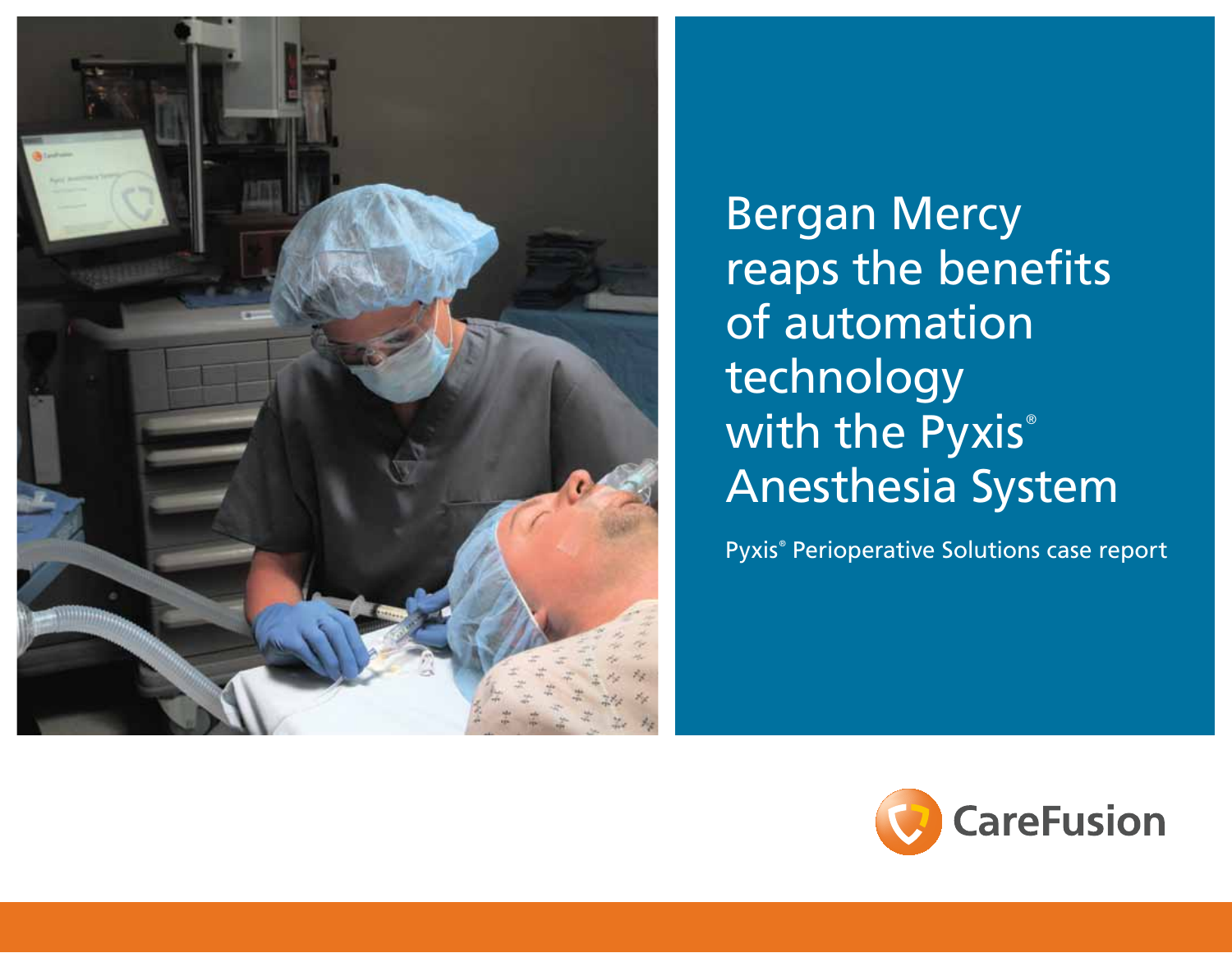# Bergan Mercy Medical Center

| Omaha, Nebraska |                                              |
|-----------------|----------------------------------------------|
| Size:           | 400-bed facility                             |
| Type:           | Full-service healthcare provider             |
| Supports:       | 35 primary care physician offices,           |
|                 | 100 outpatient service centers               |
|                 | <b>Member:</b> Alegent Health                |
|                 | <b>Total ORs:</b> 16 inpatient, 3 outpatient |
|                 |                                              |

*"The number one reason a decision-maker in another hospital should install the Pyxis Anesthesia System accountability and tracking of medications. The increase in charge capture more than pays for the cost of the system."*

Angela Ward Operations Leader, Pharmacy Services



### Customized automation for Anesthesia Providers

Bergan Mercy Medical Center is a full-service healthcare provider known as a leader in maternity services, orthopedics, cardiovascular services, oncology, surgical services, emergency room care, hospice house and senior health services. Bergan Mercy Medical Center installed the CareFusion Pyxis Anesthesia System in May 2000. Today the facility has 17 units installed throughout the inpatient OR and outpatient surgery areas, with one backup system in the main Pharmacy. The decision to install the Pyxis Anesthesia System was made between Pharmacy, the Anesthesia departments and administration.

When Bergan Mercy Medical Center began the process to install the Pyxis Anesthesia System, they had several goals: 1) reduce lost charges, 2) implement a user-friendly system for Anesthesia Providers, 3) improve control over medications being handled by Anesthesia Providers in the OR, 4) develop a clear overview of medications being administered by Anesthesia Providers and 5) enhance patient safety.

Not only did CareFusion meet these goals, but the Pyxis Anesthesia Systems were installed quickly, with minimal impact to the busy schedule maintained in the Bergan Mercy OR.

### Enhance charge capture

With the Pyxis Anesthesia System in place, Bergan Mercy has greatly improved charge capture. "Previously, we charged patients via a charge sheet filled out by the Physician and then manually charged by the Pharmacy. By reviewing what medications were ordered versus what medications were charged for, we were able to determine that approximately \$8,000 of drug costs per month were not being charged for. At this point, the final decision was made to obtain the Pyxis Anesthesia System. Now, we monitor the system monthly and provide the Chief of Anesthesia with missing drug costs and a charting audit," stated Angela Ward, Operations Leader, Pharmacy Services.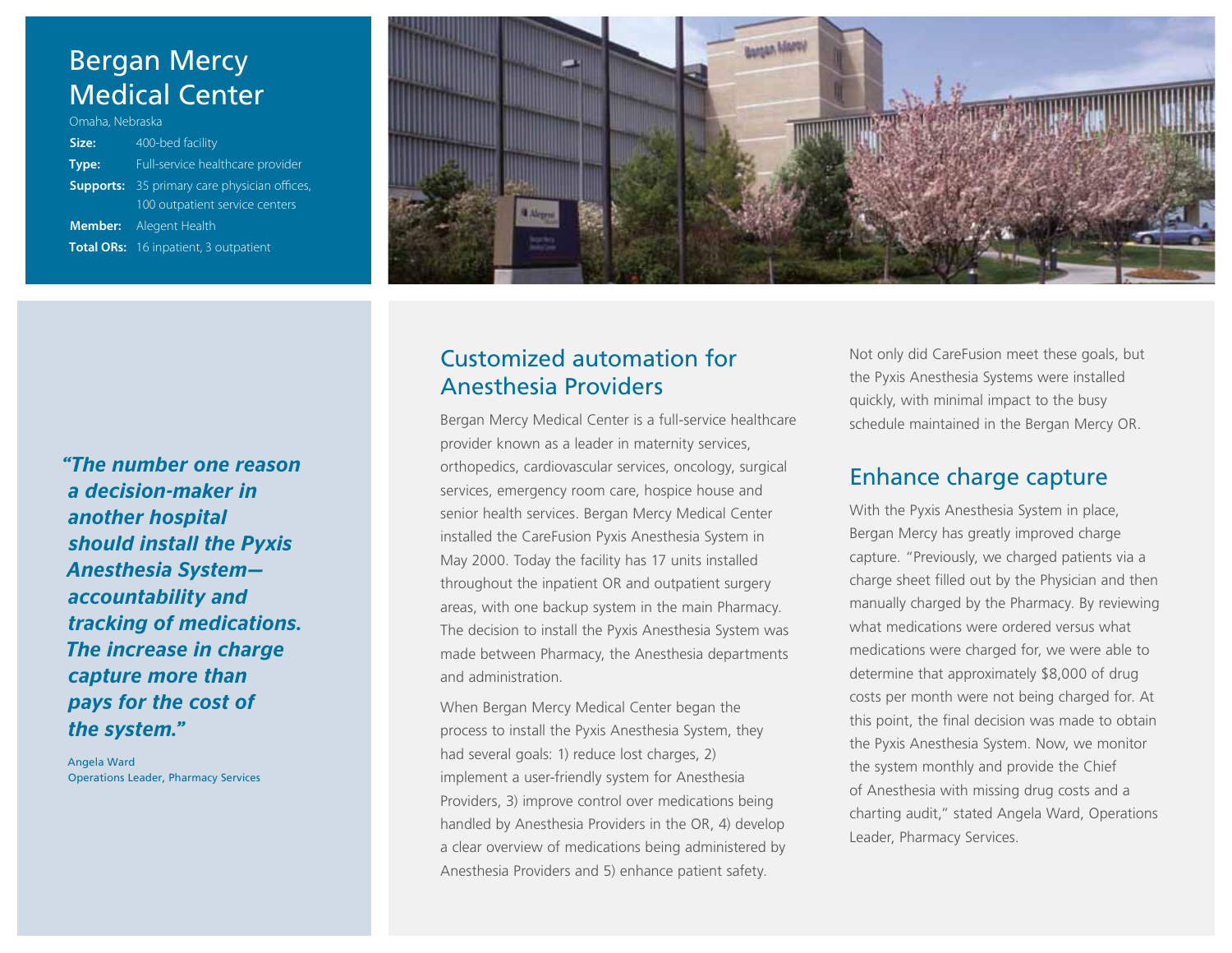*"Based on the successful installation and training with the Pyxis Anesthesia System, the Bergan Mercy team is reaping the benefits of automation technology—both in the Pharmacy and in the OR. And those benefits will continue."*

Angela Ward Operations Leader, Pharmacy Services

#### An easy-to-use system

Anesthesia professionals benefit most from the ease of charging provided by the Pyxis Anesthesia System, with removal and charge combined in the same step. These busy caregivers are also pleased that they are no longer required to maintain narcotic boxes with the Pyxis Anesthesia System in place.

#### Improving accuracy

"The number one reason a decision-maker in another hospital should install the Pyxis Anesthesia System accountability and tracking of medications. The increase in charge capture more than pays for the cost of the system," said Ward. The Pyxis Anesthesia System has allowed Bergan Mercy to track medication utilization and charting throughout the OR. "We still inventory the machines at least once per week to ensure accuracy," noted Ward. "The system has also allowed us to streamline our auditing process, which can be done at our convenience. We review the report produced by the Pyxis Anesthesia System versus the anesthesia flow sheet. This gives us a good idea of what is and isn't being charted."

### Training—the foundation of success

"We trained all of the Anesthesia Providers oneon-one in the Pharmacy on a demo system—this training took about 45 minutes," said Ward. "We feel strongly that this was one of the keys to our success. With the right training, our first cases using the Pyxis Anesthesia System ran smoothly. Each Pharmacy team member also trained for 45 minutes. We trained them on the refilling aspects but also on how to use the machines as an Anesthesia Provider so that they could field questions."

"Based on the successful installation and training with the Pyxis Anesthesia System, the Bergan Mercy team is reaping the benefits of automation technology—both in the Pharmacy and in the OR. And those benefits will continue," stated Ward. "CareFusion is a company that I trust and I know will support their products. They have sound technology."